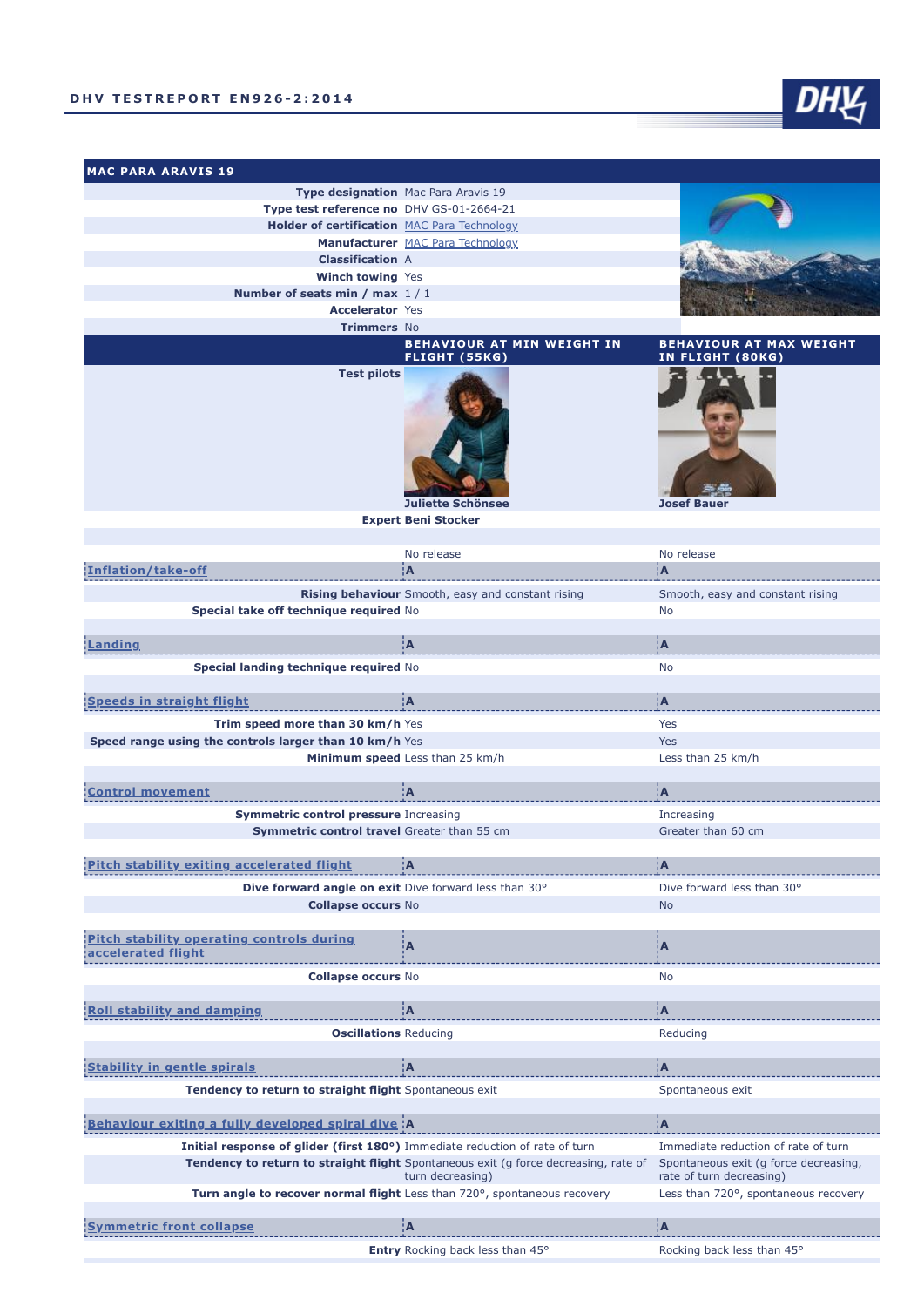|                                                                  | <b>Recovery</b> Spontaneous in less than 3 s                                                                                  | Spontaneous in less than 3 s                        |
|------------------------------------------------------------------|-------------------------------------------------------------------------------------------------------------------------------|-----------------------------------------------------|
| Dive forward angle on exit Dive forward 0° to 30°                |                                                                                                                               | Dive forward 0° to 30°                              |
|                                                                  |                                                                                                                               |                                                     |
|                                                                  | <b>Change of course</b> Entering a turn of less than 90°                                                                      | Keeping course                                      |
| Cascade occurs No                                                |                                                                                                                               | No                                                  |
| Folding lines used no                                            |                                                                                                                               | no                                                  |
|                                                                  |                                                                                                                               |                                                     |
| Unaccelerated collapse (at least 50 % chord)  A                  |                                                                                                                               | ÌА.                                                 |
|                                                                  |                                                                                                                               |                                                     |
|                                                                  | Entry Rocking back less than 45°                                                                                              | Rocking back less than 45°                          |
|                                                                  | <b>Recovery</b> Spontaneous in less than 3 s                                                                                  | Spontaneous in less than 3 s                        |
| Dive forward angle on exit Dive forward 0° to 30°                |                                                                                                                               | Dive forward 0° to 30°                              |
|                                                                  | <b>Change of course</b> Entering a turn of less than 90°                                                                      | Keeping course                                      |
| Cascade occurs No                                                |                                                                                                                               | No                                                  |
| Folding lines used no                                            |                                                                                                                               | no                                                  |
|                                                                  |                                                                                                                               |                                                     |
|                                                                  | ÌА.                                                                                                                           | įА,                                                 |
| Accelerated collapse (at least 50 % chord)                       |                                                                                                                               |                                                     |
|                                                                  | Entry Rocking back less than 45°                                                                                              | Rocking back less than 45°                          |
|                                                                  | <b>Recovery</b> Spontaneous in less than 3 s                                                                                  | Spontaneous in less than 3 s                        |
| Dive forward angle on exit Dive forward 0° to 30°                |                                                                                                                               | Dive forward 0° to 30°                              |
|                                                                  | Change of course Entering a turn of less than 90°                                                                             | Keeping course                                      |
|                                                                  |                                                                                                                               |                                                     |
| <b>Cascade occurs No</b>                                         |                                                                                                                               | No                                                  |
| Folding lines used no                                            |                                                                                                                               | no                                                  |
|                                                                  |                                                                                                                               |                                                     |
| <b>xiting deep stall (parachutal stall)</b>                      | ÌА                                                                                                                            | A¦                                                  |
|                                                                  |                                                                                                                               |                                                     |
| Deep stall achieved Yes                                          |                                                                                                                               | Yes                                                 |
|                                                                  | <b>Recovery</b> Spontaneous in less than 3 s                                                                                  | Spontaneous in less than 3 s                        |
| Dive forward angle on exit Dive forward 0° to 30°                |                                                                                                                               | Dive forward 0° to 30°                              |
|                                                                  | <b>Change of course</b> Changing course less than 45°                                                                         | Changing course less than 45°                       |
| Cascade occurs No                                                |                                                                                                                               | No                                                  |
|                                                                  |                                                                                                                               |                                                     |
| <b>High angle of attack recovery</b>                             | įΑ                                                                                                                            | įΑ                                                  |
|                                                                  |                                                                                                                               |                                                     |
|                                                                  | Recovery Spontaneous in less than 3 s                                                                                         | Spontaneous in less than 3 s                        |
| Cascade occurs No                                                |                                                                                                                               | <b>No</b>                                           |
|                                                                  |                                                                                                                               |                                                     |
| <b>Recovery from a developed full stall</b>                      | ¦A                                                                                                                            | ¦A                                                  |
|                                                                  |                                                                                                                               |                                                     |
| Dive forward angle on exit Dive forward 0° to 30°                |                                                                                                                               | Dive forward 0° to 30°                              |
|                                                                  | <b>Collapse No collapse</b>                                                                                                   | No collapse                                         |
|                                                                  |                                                                                                                               |                                                     |
|                                                                  |                                                                                                                               |                                                     |
| Cascade occurs (other than collapses) No                         |                                                                                                                               | <b>No</b>                                           |
|                                                                  | <b>Rocking back</b> Less than 45°                                                                                             | Less than 45°                                       |
|                                                                  | <b>Line tension Most lines tight</b>                                                                                          | Most lines tight                                    |
|                                                                  |                                                                                                                               |                                                     |
| <b>Small asymmetric collapse</b>                                 | ¦A                                                                                                                            | ¦A                                                  |
|                                                                  |                                                                                                                               |                                                     |
| Change of course until re-inflation Less than 90°                |                                                                                                                               | Less than 90°                                       |
| Maximum dive forward or roll angle Dive or roll angle 0° to 15°  |                                                                                                                               | Dive or roll angle 0° to 15°                        |
|                                                                  | Re-inflation behaviour Spontaneous re-inflation                                                                               | Spontaneous re-inflation                            |
| Total change of course Less than 360°                            |                                                                                                                               | Less than $360^\circ$                               |
|                                                                  | <b>Collapse on the opposite side occurs</b> No (or only a small number of collapsed cells                                     | No (or only a small number of collapsed             |
|                                                                  | with a spontaneous re inflation)                                                                                              | cells with a spontaneous re inflation)              |
| <b>Twist occurs No</b>                                           |                                                                                                                               | <b>No</b>                                           |
| <b>Cascade occurs No</b>                                         |                                                                                                                               | No                                                  |
| Folding lines used no                                            |                                                                                                                               | no                                                  |
|                                                                  |                                                                                                                               |                                                     |
|                                                                  |                                                                                                                               |                                                     |
| arge asymmetric collapse                                         | ¦A                                                                                                                            | ¦A                                                  |
| <b>Change of course until re-inflation</b> Less than 90°         |                                                                                                                               | Less than 90°                                       |
|                                                                  |                                                                                                                               |                                                     |
| Maximum dive forward or roll angle Dive or roll angle 15° to 45° |                                                                                                                               | Dive or roll angle 15° to 45°                       |
|                                                                  | Re-inflation behaviour Spontaneous re-inflation                                                                               | Spontaneous re-inflation                            |
| Total change of course Less than 360°                            |                                                                                                                               | Less than 360°                                      |
|                                                                  | Collapse on the opposite side occurs No (or only a small number of collapsed cells                                            | No (or only a small number of collapsed             |
|                                                                  | with a spontaneous re inflation)                                                                                              | cells with a spontaneous re inflation)              |
| <b>Twist occurs No</b>                                           |                                                                                                                               | <b>No</b>                                           |
| <b>Cascade occurs No</b>                                         |                                                                                                                               | No                                                  |
| Folding lines used no                                            |                                                                                                                               | no                                                  |
|                                                                  |                                                                                                                               |                                                     |
| <b>Small asymmetric collapse accelerated</b>                     | ¦A                                                                                                                            | ¦A                                                  |
|                                                                  |                                                                                                                               |                                                     |
| Change of course until re-inflation Less than 90°                |                                                                                                                               | Less than 90°                                       |
| Maximum dive forward or roll angle Dive or roll angle 15° to 45° |                                                                                                                               | Dive or roll angle 15° to 45°                       |
|                                                                  | Re-inflation behaviour Spontaneous re-inflation                                                                               | Spontaneous re-inflation                            |
| Total change of course Less than 360°                            |                                                                                                                               | Less than $360^\circ$                               |
|                                                                  |                                                                                                                               |                                                     |
|                                                                  | <b>Collapse on the opposite side occurs</b> No (or only a small number of collapsed cells<br>with a spontaneous re inflation) | No (or only a small number of collapsed             |
| <b>Twist occurs No</b>                                           |                                                                                                                               | cells with a spontaneous re inflation)<br><b>No</b> |
|                                                                  |                                                                                                                               |                                                     |